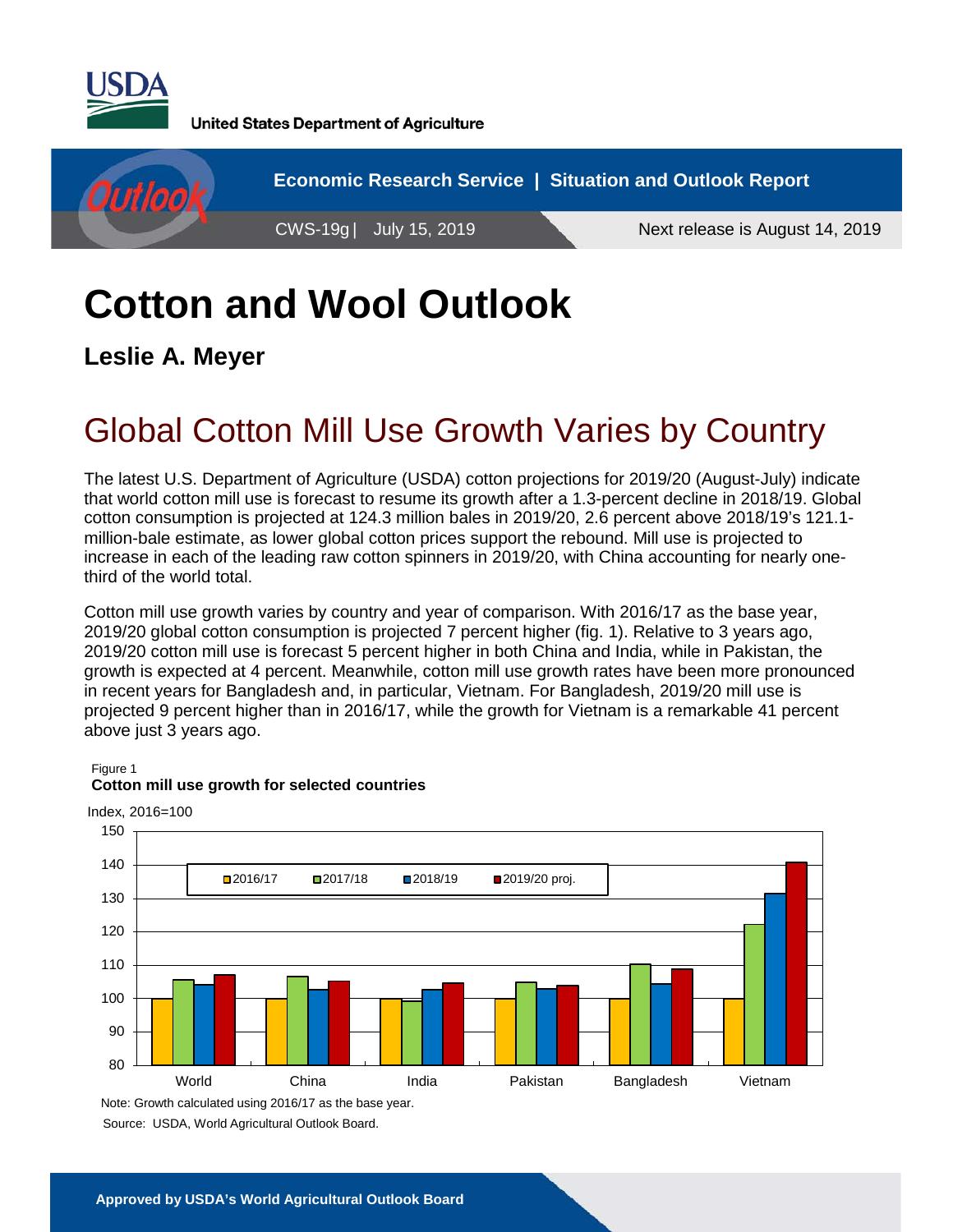## **Domestic Outlook**

## U.S. 2019 Cotton Crop Projection Unchanged in July

U.S. cotton production in 2019 is projected at 22.0 million bales this month, unchanged from June and 20 percent (3.6 million bales) above the 2018 crop. A slightly higher yield projection in July offsets a marginally lower estimate for area. Based on USDA's *Acreage* report released June 28, U.S. producers had planted or intended to plant 13.7 million acres to cotton in 2019, below the March indications and 3 percent below 2018 (see table 10).

Upland cotton regional area projections for 2019—compared with 2018—are mixed, with three regions lower and one region higher (fig. 2). Area in the Southwest is forecast at nearly 8.1 million acres, 7 percent below 2018 but the second highest since 1981; in addition, the Southwest is expected to account for 60 percent of the total U.S. upland area in 2019, illustrating the significance of the region's cotton production.

In the Southeast, cotton acreage is projected at 2.8 million acres in 2019, marginally below 2018 but one of the largest of the decade. The Southeast is forecast to account for 21 percent of the U.S. area in 2019, slightly above the previous 2 years but still one of the lowest since 2010. For the Delta, 2019 cotton area is estimated at nearly 2.3 million acres, 15 percent above last season and the highest since 2011; the region is expected to contribute 17 percent of the U.S. upland area in 2019, the highest in 8 years. Meanwhile, upland cotton area in the West is forecast at 265,000 acres (2 percent of the total), 7 percent below 2018 and the lowest in 3 years. In addition, extra-long staple (ELS) cotton—largely grown in the West—is forecast at 275,000 acres, 10 percent above a year earlier and the highest since 2011.

Total cotton harvested area is projected in July at 12.5 million acres, 22 percent above 2018. U.S. abandonment is forecast at 9 percent, well below 2018's 28 percent and the lowest in 3 years. The abandonment forecast is based on 10-year averages by region, with the Southwest adjusted downward to about 13 percent to reflect crop conditions and favorable moisture to date; three previous seasons with a similar situation resulted in Southwest abandonment



#### Figure 2 **U.S. regional upland cotton planted area**

Million acres

Source: USDA, National Agricultural Statistics Service, *Crop Production* reports.

Note: 2019 based on June 28 *Acreage* report.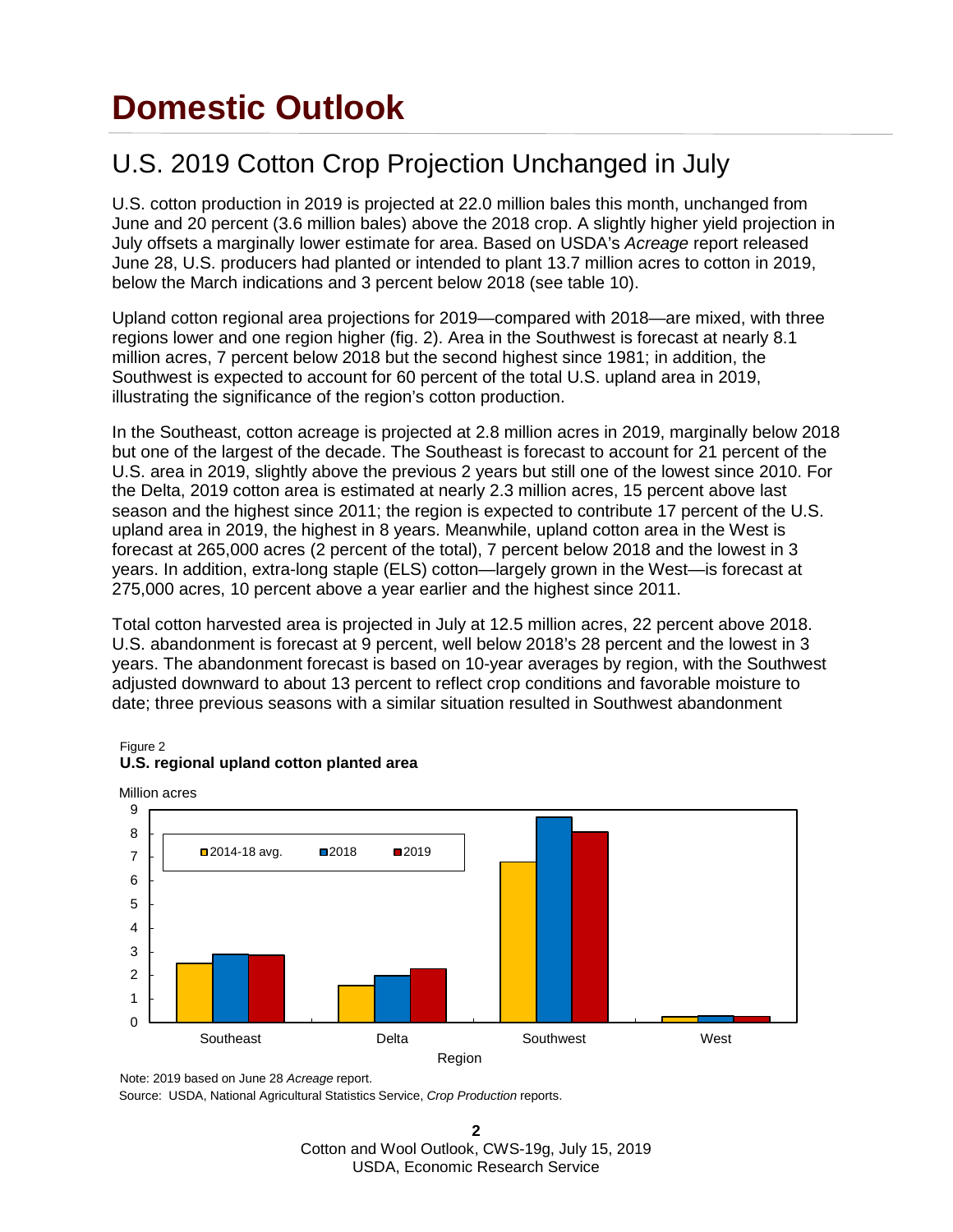ranging between 8 percent and 20 percent. The U.S. cotton yield—projected at 845 pounds per harvested acre—is based on 5-year average yields by region. The yield reached 864 pounds per harvested acre in 2018 and a record 905 pounds in 2017. In August, USDA's National Agricultural Statistics Service (NASS) will publish its first survey-based estimates for 2019.

U.S. cotton crop development as of July 7 indicated that 47 percent of the 2019 crop was squaring, below last season's 57 percent and the 2014-18 average of 54 percent. In addition, cotton area setting bolls reached only 13 percent, compared with last season's 20 percent and the 5-year average of 16 percent. However, U.S. cotton crop conditions have remained above last season as of early July and are close to the 5-year average (fig. 3). As of July 7, 54 percent of the U.S. cotton area was rated "good" or "excellent," compared with 41 percent in 2018, while 19 percent was rated "poor" or "very poor," compared with 27 percent a year ago.

#### U.S. Demand Reduction in 2018/19 Raises Stock Estimates

The U.S. cotton demand projection for 2019/20 was unchanged in July at 20.1 million bales— 3.1 million bales of mill use and 17.0 million bales of exports. However, the 2018/19 estimate was reduced to 17.5 million bales and reflects recent activity. The U.S. cotton mill use estimate was reduced 100,000 bales in July to 3.0 million bales based on USDA data through May.

Based on cotton shipments reported in USDA's *Export Sales* reports through June, U.S. exports for 2018/19 are estimated at 14.5 million bales—250,000 bales lower this month—partly due to a reduced global mill use estimate that lowered total import demand expectations; limited 2018/19 U.S. cotton exports to China have also contributed to this season's reduced total. The latest estimate places the U.S. share of world cotton trade at 35 percent for 2018/19, with the share rising to 38 percent for 2019/20, as global mill use and import demand expectations rise.

Based on USDA's July supply and demand estimates, 2019/20 U.S. cotton ending stocks are projected at 6.7 million bales, 1.7 million bales (34 percent) above the beginning level and the highest since 2007/08 when ending stocks were nearly 10.1 million bales. In addition, the 2019/20 stocks-to-use ratio (33 percent) is forecast to rise for the third consecutive season to its highest level since 2008/09. As a result, increased stocks and a rising stocks-to-use ratio are expected to pressure prices; the 2019/20 upland cotton farm price is forecast at 63 cents per pound, down 1 cent this month and a decrease from 2018/19's estimate of 70 cents per pound.



**3** Cotton and Wool Outlook, CWS-19g, July 15, 2019 USDA, Economic Research Service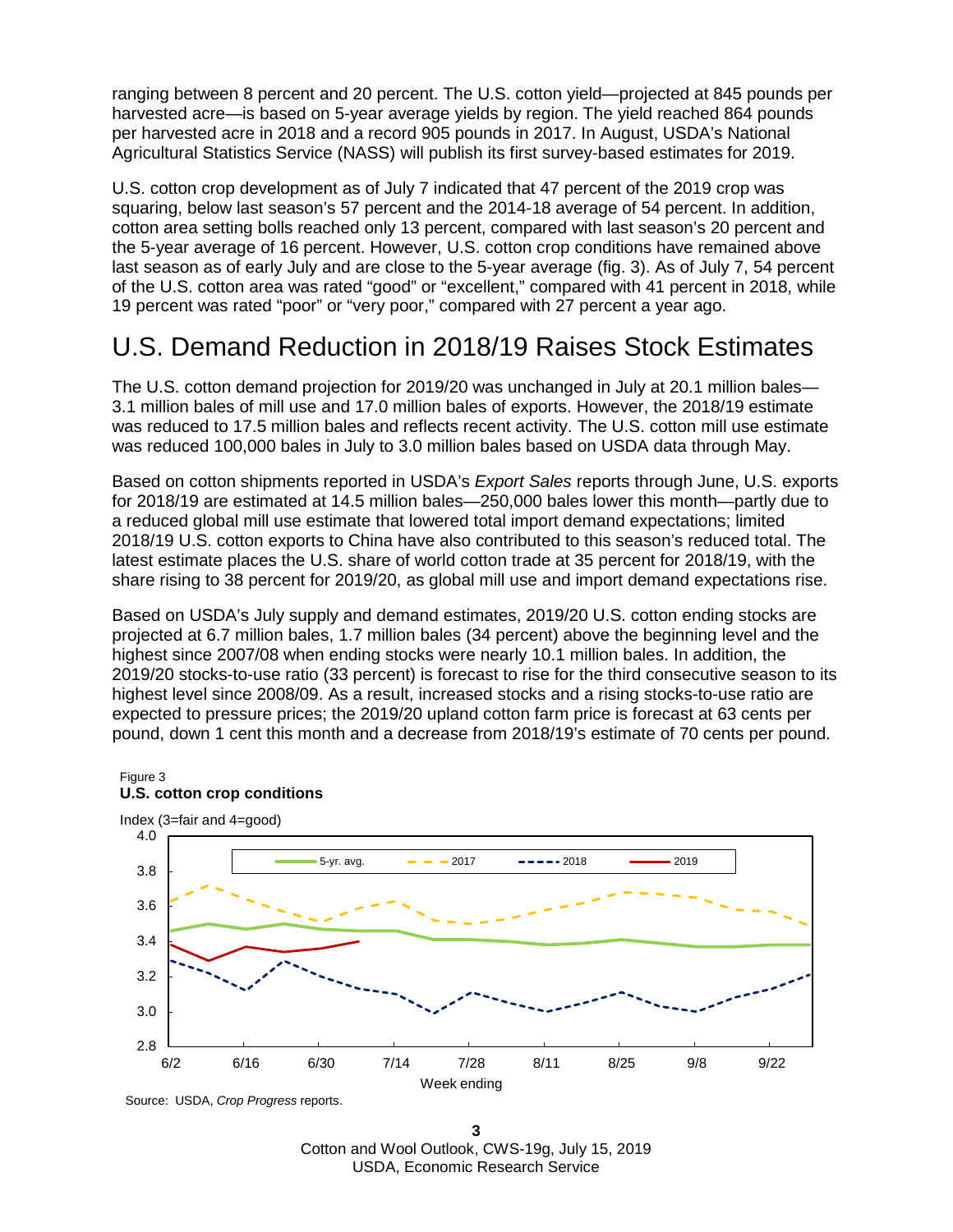#### Global Cotton Production To Increase in 2019/20

World cotton production in 2019/20 is projected at 125.8 million bales, 5 percent (nearly 6.5 million bales) above 2018/19 and the second largest crop on record behind 2011/12's 127.2 million bales. In 2019/20, cotton production projections for the major-producing countries are mixed, with the increases more than offsetting the decreases. World cotton harvested area is forecast at 34.7 million hectares (85.8 million acres), 3.5 percent above 2018/19 and the highest since 2011/12; most of the 2019/20 area increase is attributable to the United States, where expected abandonment is reduced considerably from 2018/19 as a result of improved moisture in the Southwest. The 2019/20 global cotton yield is forecast at 789 kilograms/hectare (kg/ha) (704 pounds per acre), slightly above the previous 3-year average.

Global cotton production continues concentrated among a few countries (fig. 4). In 2019/20, the top five cotton-producing countries are forecast to account for more than 78 percent of total production, similar to 2018/19 but 2 percentage points above the 2015/16-2017/18 average. India is forecast to be the leading producer in 2019/20, contributing 23 percent of the global crop estimate, while China and the United States are projected to account for 22 percent and 17 percent, respectively. Meanwhile, Brazil is expected to contribute 10 percent, and Pakistan accounts for an additional 6 percent.

India is projected to produce 29.0 million bales of cotton in 2019/20, 9 percent above the previous year but equal to 2017/18, as India's yield rebounds to the 3-year average; area is forecast unchanged at 12.6 million hectares. For China, 2019/20 cotton production is expected to match the year ago level at 27.75 million bales; slightly lower area is offset by a higher national yield (1,751 kg/ha), which is only 1 percent below the 2017/18 record. At the same time, Pakistan's 2019/20 crop is forecast at 8.0 million bales, 4 percent (300,000 bales) above 2018/19, as higher area and a nearly unchanged yield push the crop above the 3-year average.



#### Figure 4 **Share of total cotton production by major producer**

Source: USDA, *World Agricultural Supply and Demand Estimates* reports.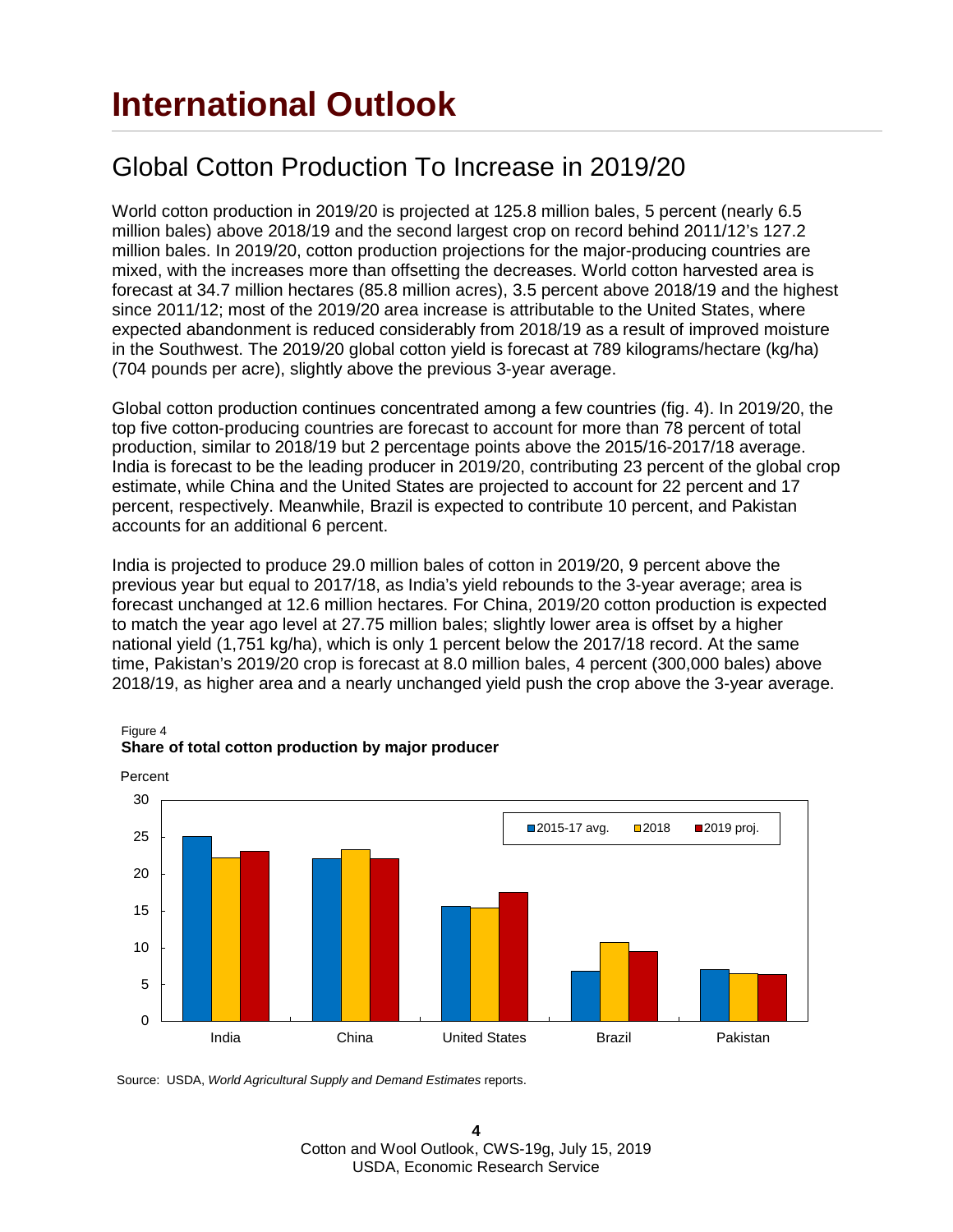Meanwhile, cotton production in Brazil and Australia is expected to decrease in 2019/20 as lower area and yield are projected. For Brazil, production is forecast at 12.0 million bales, 800,000 bales (6 percent) below the record 2018/19 crop. For 2019/20, lower cotton prices are expected to reduce area slightly while yield declines from the record set in 2018/19—1,747 kg/ha (1,558 pounds per acre). For Australia, production is forecast at 1.9 million bales, 500,000 bales (21 percent) below 2018/19, as area and yield expectations are reduced.

### Global Cotton Mill Use Estimates Reduced in July

Estimates of world cotton mill use were lowered in July for both 2019/20 and 2018/19 largely due to reductions for Bangladesh and China. For 2019/20, global cotton consumption is projected at 124.3 million bales, 3.2 million bales (2.6 percent) above 2018/19; expectations for growth in the global economy and lower cotton prices support the year-to-year increase. If realized, global cotton mill use would surpass the 124.2-million-bale record from 2006/07. China and India remain the largest users of raw cotton, with a combined total of 66.0 million bales, or 53 percent of the world total.

Cotton mill use in China—the largest spinner of raw cotton—is projected at 40.5 million bales in 2019/20, 1.0 million bales (2.5 percent) above 2018/19. For India—the second largest spinner cotton mill use is forecast to rebound to a record 25.5 million bales for 2019/20, 500,000 bales (2 percent) above 2018/19 as India's mill use is aided by yarn exports to China. For Pakistan, 2019/20 cotton mill use is projected slightly higher at 10.7 million bales, one of the largest levels of the decade. Expanding mill use is also seen in a number of other countries that are important to global cotton consumption growth. Among these other countries, Vietnam, Bangladesh, and Turkey are expected to lead the way with cotton mill use forecast to reach 7.6 million bales (+7.0 percent), 7.4 million bales (+4.2 percent), and 6.7 million bales (+1.5 percent), respectively.

### World Cotton Trade and Stocks Higher in 2019/20

Global cotton trade in 2019/20 is forecast at 44.2 million bales, 7.5 percent above 2018/19. With total trade up 3.1 million bales, exports from the United States and Brazil account for the majority of the increase. The United States is forecast to boost its shipments by 2.5 million bales (17 percent), as increased supplies and higher foreign import demand in 2019/20 support higher exports. Brazil will also have increased supplies from its record crop in 2018/19, with exports there forecast to rise 1.8 million bales (29 percent). Exports from India are forecast at 4.4 million bales (+600,000 bales) in 2019/20, while shipments from Australia are projected to decrease by 50 percent to 1.8 million bales as supplies decline significantly due to production shortfalls.

Meanwhile, higher import projections for most of the leading importing countries are forecast for 2019/20. China—the leading importer—is expected to import 10.5 million bales of raw cotton, 13.5 percent above 2018/19 and the highest in 6 years. Similarly, imports by Vietnam and Bangladesh are expected higher in 2019/20, as textile industries in these countries expand. For Vietnam, cotton imports are forecast at 7.8 million bales (+800,000 bales) in 2019/20, while Bangladesh's imports reach 7.3 million bales (+400,000 bales). Meanwhile, imports for Pakistan (+100,000 bales) and Turkey (-200,000 bales) are each projected at 3.0 million bales.

World ending stocks are forecast at 80.4 million bales in 2019/20, a 1.2-million-bale increase from 2018/19, as global cotton production is projected to exceed mill use once again. Despite the increase, 2019/20 stocks remain at one of the lowest stock levels of the last 7 years. Similarly, the global stocks-to-use ratio is forecast to remain flat at 65 percent, which would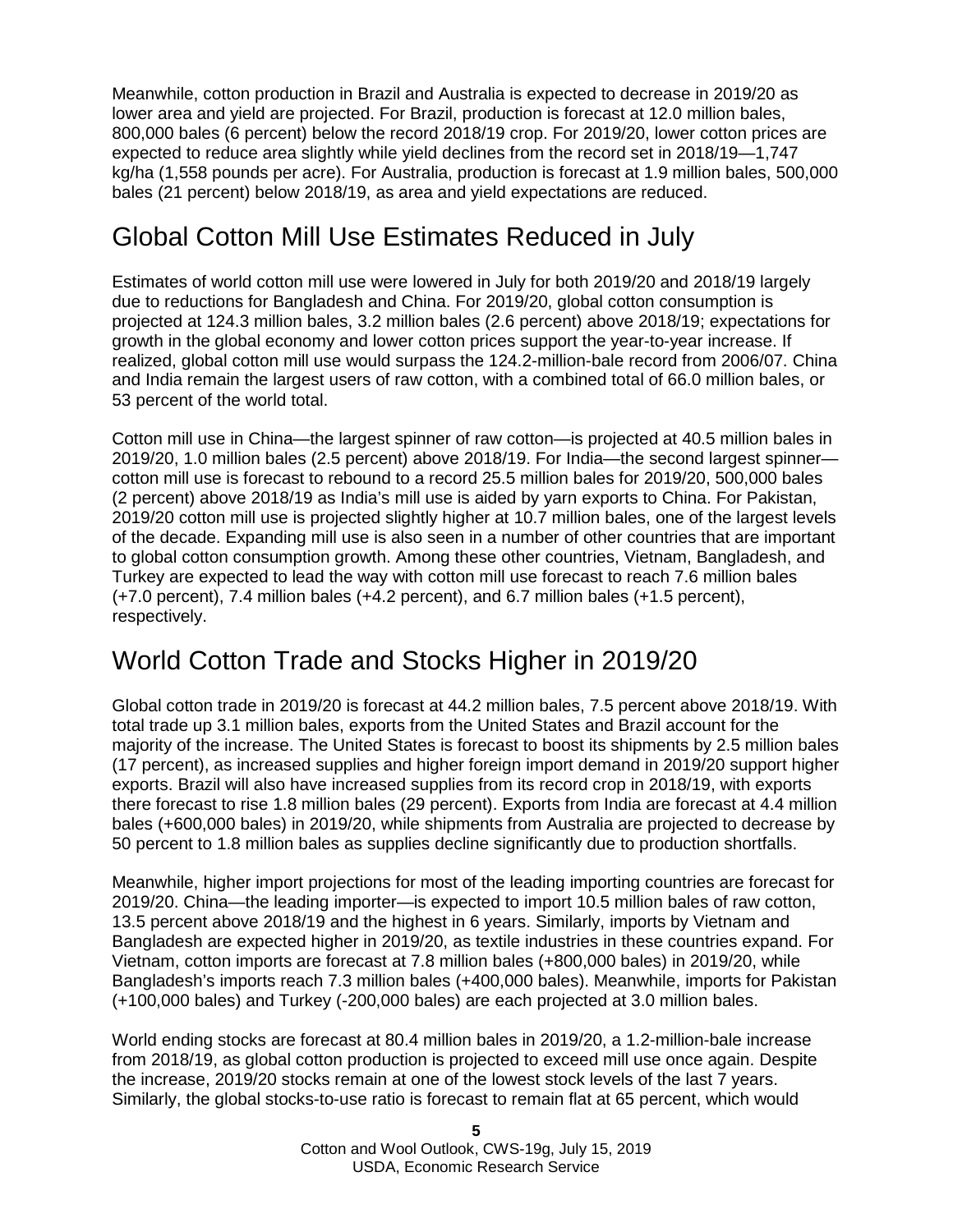equal the lowest ratio since 2010/11. Although China continues to hold the largest share (41 percent) of world cotton supplies, 2019/20 ending stocks there are projected to decrease 2.4 million bales (7 percent) to 33.0 million bales—half the level reached in 2014/15. However, stocks outside of China are expected to rise 8 percent (3.5 million bales) in 2019/20, with a stocks-to-use ratio outside of China rising for the third consecutive season to 38 percent, the highest since 2011/12. Consequently, the average world cotton price (A Index) in 2019/20 is expected to decline from the 2018/19 estimate of 84.5 cents per pound.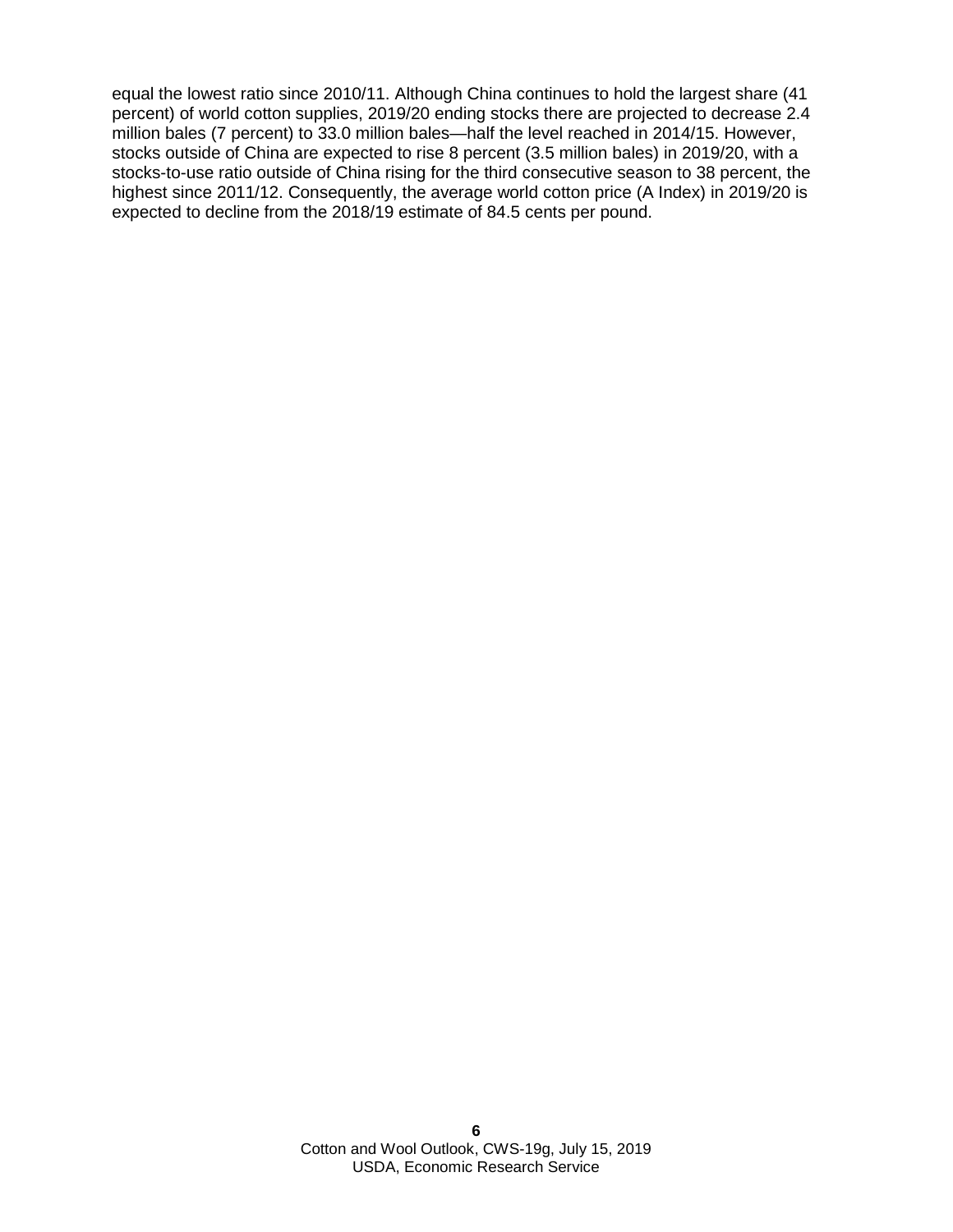|                            |               |        | 2019/20       |        |  |
|----------------------------|---------------|--------|---------------|--------|--|
| Item                       | 2018/19       | May    | June          | July   |  |
|                            |               |        | Million acres |        |  |
| Upland:                    |               |        |               |        |  |
| Planted                    | 13.850        | 13.525 | 13.525        | 13.445 |  |
| Harvested                  | 9.957         | 12.289 | 12.289        | 12.219 |  |
|                            |               |        | Pounds        |        |  |
| Yield/harvested acre       | 847           | 830    | 830           | 833    |  |
|                            | Million bales |        |               |        |  |
| Beginning stocks           | 4.197         | 4.418  | 4.418         | 4.793  |  |
| Production                 | 17.566        | 21.250 | 21.250        | 21.200 |  |
| Total supply <sup>1</sup>  | 21.765        | 25.673 | 25.673        | 25.998 |  |
| Mill use                   | 2.975         | 3.070  | 3.070         | 3.070  |  |
| Exports                    | 13.825        | 16.350 | 16.350        | 16.325 |  |
| Total use                  | 16.800        | 19.420 | 19.420        | 19.395 |  |
| Ending stocks <sup>2</sup> | 4.793         | 6.098  | 6.098         | 6.398  |  |
|                            | Percent       |        |               |        |  |
| Stocks-to-use ratio        | 28.5          | 31.4   | 31.4          | 33.0   |  |
|                            |               |        |               |        |  |
|                            |               |        | 1,000 acres   |        |  |
| Extra-long staple:         |               |        |               |        |  |
| Planted                    | 250.3         | 255.0  | 255.0         | 275.0  |  |
| Harvested                  | 248.8         | 252.0  | 252.0         | 271.0  |  |
|                            | Pounds        |        |               |        |  |
| Yield/harvested acre       | 1,545         | 1,428  | 1,428         | 1,417  |  |
|                            | 1,000 bales   |        |               |        |  |
|                            |               |        |               |        |  |
| Beginning stocks           | 103           | 232    | 232           | 207    |  |
| Production                 | 801           | 750    | 750           | 800    |  |
| Total supply <sup>1</sup>  | 907           | 982    | 982           | 1,007  |  |
| Mill use                   | 25            | 30     | 30            | 30     |  |
| Exports                    | 675           | 650    | 650           | 675    |  |
| Total use                  | 700           | 680    | 680           | 705    |  |
| Ending stocks <sup>2</sup> | 207           | 302    | 302           | 302    |  |
|                            |               |        | Percent       |        |  |
| Stocks-to-use ratio        | 29.6          | 44.4   | 44.4          | 42.8   |  |

Table 1—U.S. cotton supply and use estimates

Note: 1 bale = 480 pounds.

<sup>1</sup>Includes imports. <sup>2</sup>Includes unaccounted.

Source: USDA, World Agricultural Outlook Board.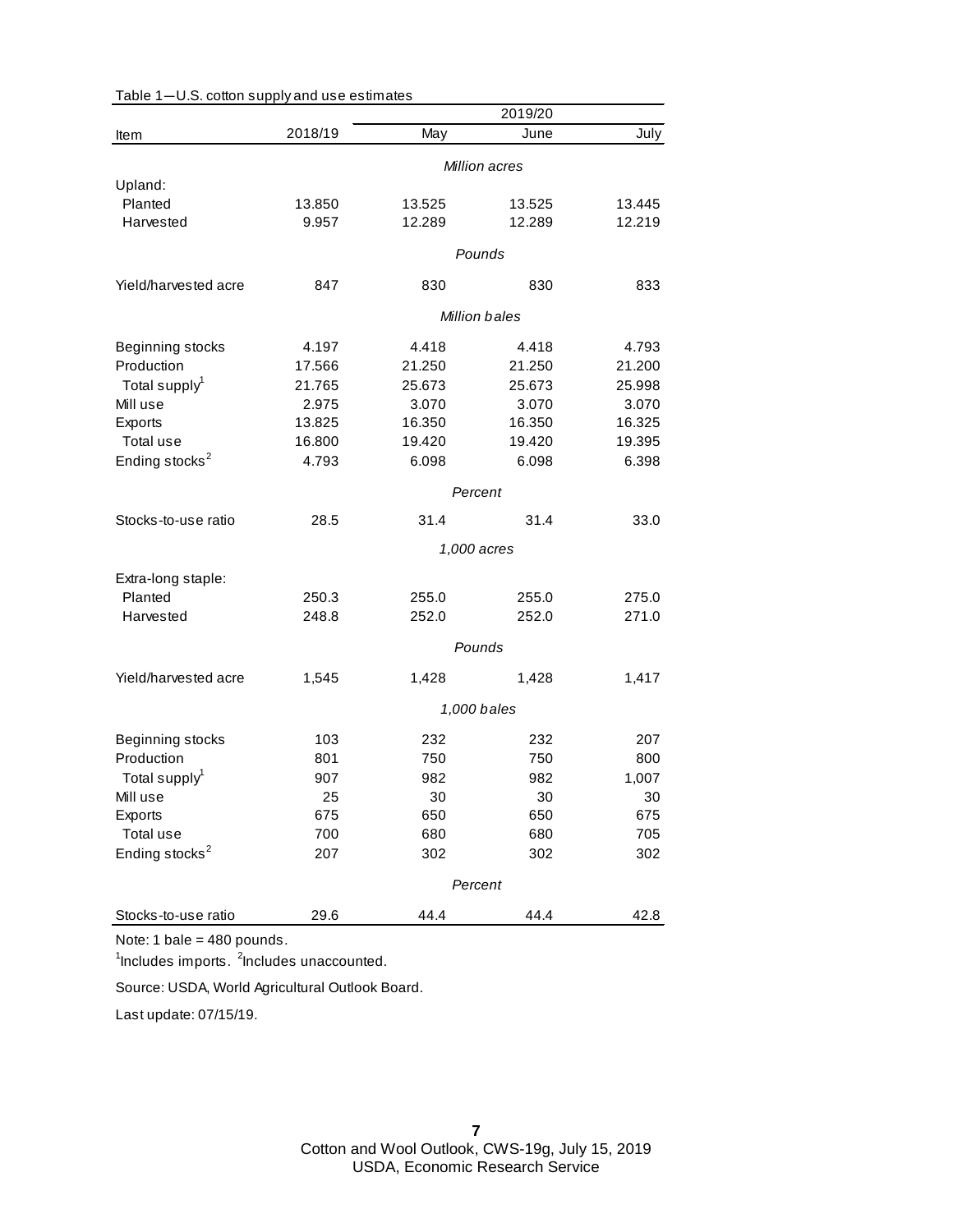|                      |         |        | 2019/20       |        |
|----------------------|---------|--------|---------------|--------|
| Item                 | 2018/19 | May    | June          | July   |
|                      |         |        | Million bales |        |
| Supply:              |         |        |               |        |
| Beginning stocks--   |         |        |               |        |
| World                | 80.97   | 76.47  | 77.53         | 79.26  |
| Foreign              | 76.67   | 71.82  | 72.88         | 74.26  |
| Production--         |         |        |               |        |
| World                | 119.32  | 125.45 | 125.32        | 125.79 |
| Foreign              | 100.96  | 103.45 | 103.32        | 103.79 |
| Imports--            |         |        |               |        |
| World                | 41.41   | 45.35  | 44.74         | 44.12  |
| Foreign              | 41.41   | 45.35  | 44.74         | 44.12  |
| Use:                 |         |        |               |        |
| Mill use--           |         |        |               |        |
| World                | 121.07  | 125.93 | 125.27        | 124.27 |
| Foreign              | 118.07  | 122.83 | 122.17        | 121.17 |
| Exports--            |         |        |               |        |
| World                | 41.06   | 45.35  | 44.75         | 44.15  |
| Foreign              | 26.56   | 28.35  | 27.75         | 27.15  |
| Ending stocks--      |         |        |               |        |
| World                | 79.26   | 75.69  | 77.26         | 80.42  |
| Foreign              | 74.26   | 69.29  | 70.86         | 73.72  |
|                      | Percent |        |               |        |
| Stocks-to-use ratio: |         |        |               |        |
| World                | 65.5    | 60.1   | 61.7          | 64.7   |
| Foreign              | 62.9    | 56.4   | 58.0          | 60.8   |

Table 2—World cotton supply and use estimates

Note: 1 bale = 480 pounds.

Source: USDA, World Agricultural Outlook Board.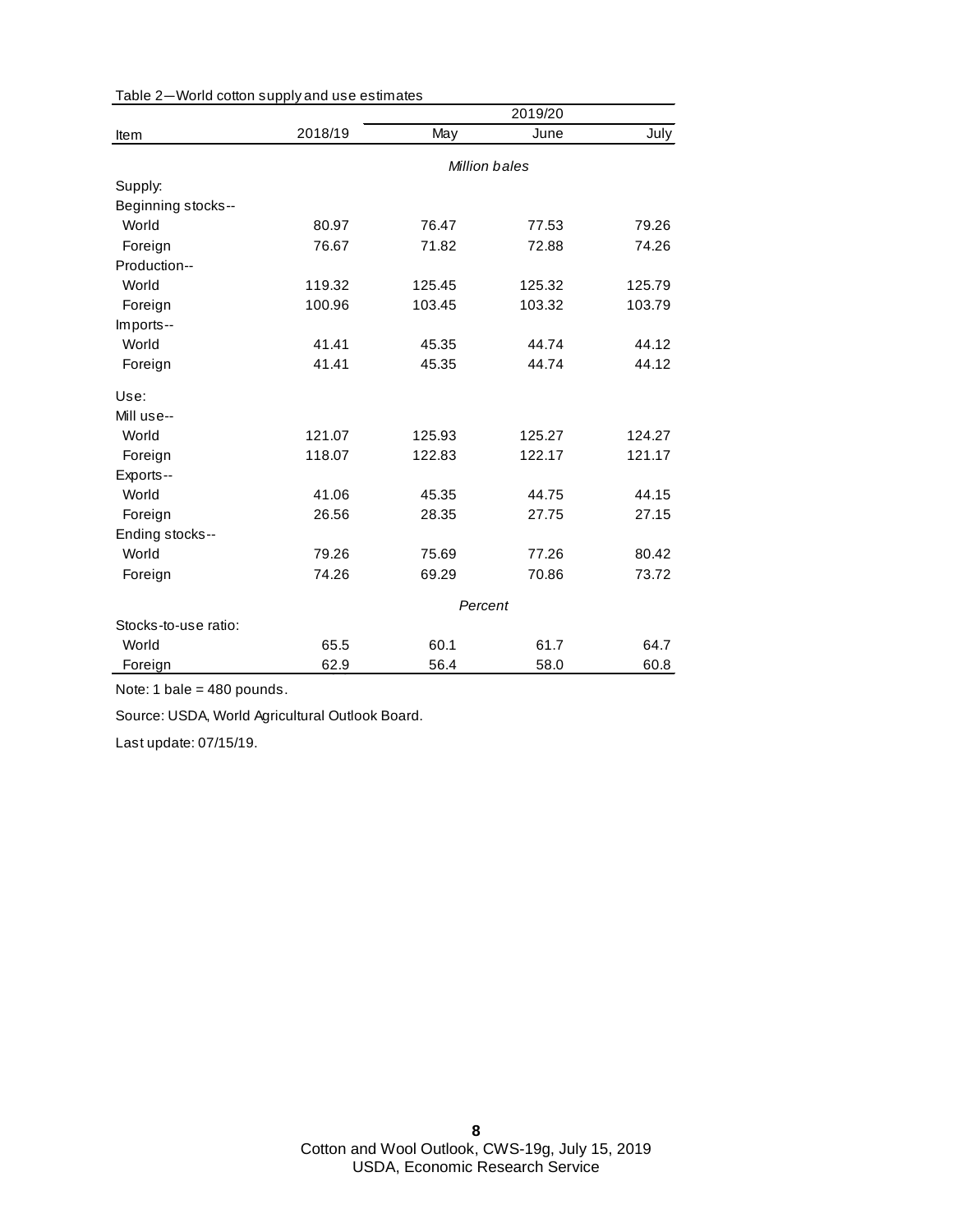| Table 3-U.S. fiber supply |         |              |         |         |
|---------------------------|---------|--------------|---------|---------|
|                           | Mar.    | Apr.         | May     | May     |
| Item                      | 2019    | 2019         | 2019    | 2018    |
|                           |         | 1,000 bales  |         |         |
| Cotton:                   |         |              |         |         |
| Stocks, beginning         | 14,218  | 12,780       | 10,985  | 10,509  |
| Ginnings                  | 523     | 0            | 0       | 0       |
| Imports since August 1    | 2.3     | 2.3          | 3.4     | 2.9     |
|                           |         | 1,000 pounds |         |         |
| Wool and mohair:          |         |              |         |         |
| Raw wool imports, clean   | 1,158.3 | 787.8        | 1,241.1 | 416.8   |
| 48s-and-finer             | 878.4   | 630.1        | 904.5   | 221.6   |
| Not-finer-than-46s        | 280.0   | 157.7        | 336.7   | 195.2   |
| Total since January 1     | 2,214.1 | 3,001.9      | 4,243.0 | 2,087.6 |
| Wool top imports          | 197.4   | 180.3        | 104.9   | 110.9   |
| Total since January 1     | 511.9   | 692.2        | 797.1   | 547.4   |
| Mohair imports, clean     | 0.0     | 0.0          | 0.0     | 0.0     |
| Total since January 1     | 0.0     | 0.0          | 0.0     | 0.0     |

Note: 1 bale = 480 pounds.

Sources: USDA, National Agricultural Statistics Service; U.S. Department of Commerce,

U.S. Census Bureau.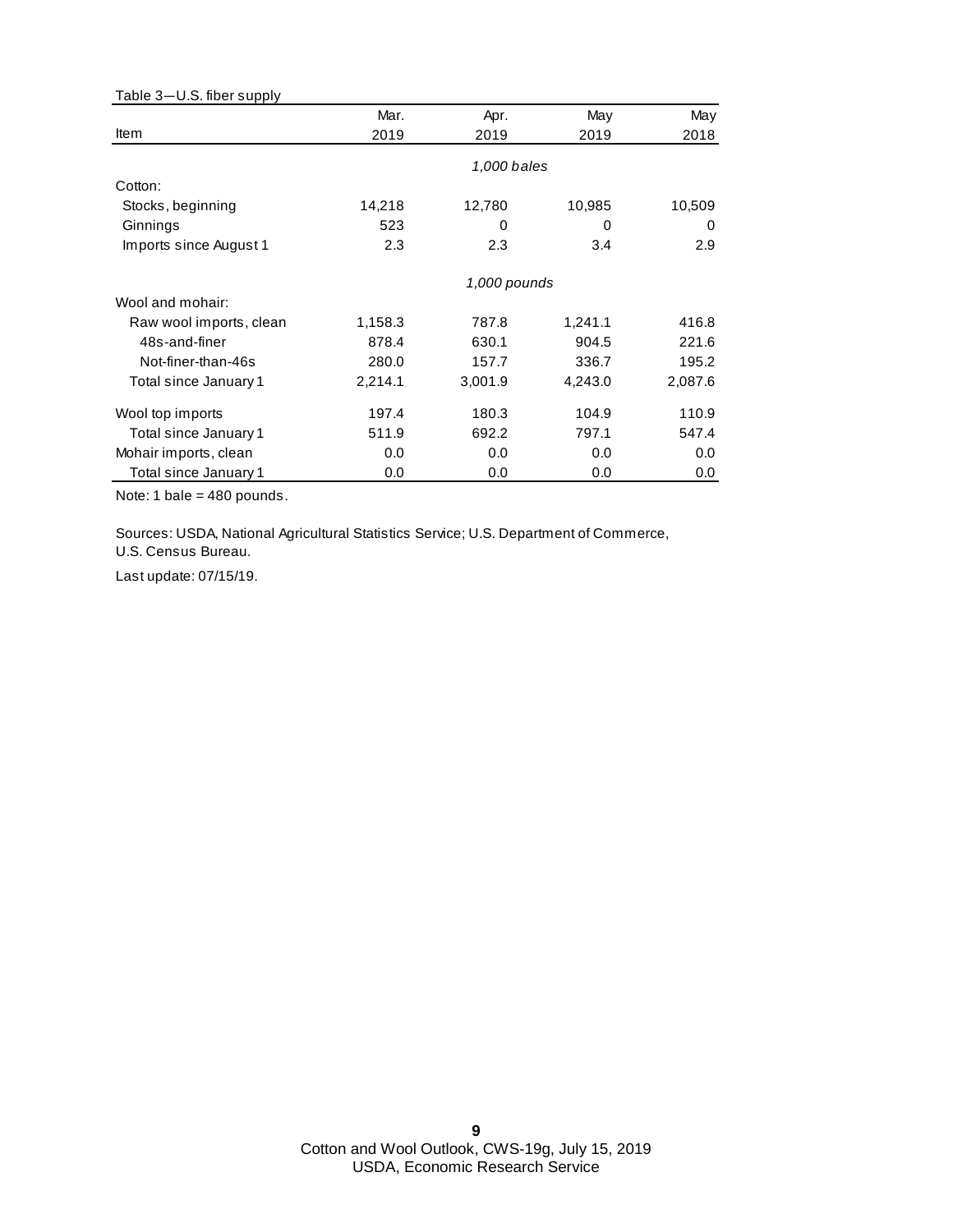| Table 4-U.S. fiber demand             |       |              |         |         |
|---------------------------------------|-------|--------------|---------|---------|
|                                       | Mar.  | Apr.         | May     | May     |
| Item                                  | 2019  | 2019         | 2019    | 2018    |
|                                       |       |              |         |         |
|                                       |       | 1,000 bales  |         |         |
| Cotton:                               |       |              |         |         |
| All consumed by mills <sup>1</sup>    | 255   | 247          | 260     | 284     |
| Total since August 1                  | 1,966 | 2,213        | 2,474   | 2,703   |
| Daily rate                            | 12.2  | 11.2         | 11.3    | 12.4    |
| Upland consumed by mills <sup>1</sup> | 253   | 245          | 259     | 282     |
| Total since August 1                  | 1,951 | 2,196        | 2,454   | 2,680   |
| Daily rate                            | 12.1  | 11.1         | 11.2    | 12.3    |
| Upland exports                        | 1,640 | 1,490        | 1,640   | 2,054   |
| Total since August 1                  | 7,520 | 9,010        | 10,650  | 12,330  |
| Sales for next season                 | 485   | 292          | 647     | 849     |
| Total since August 1                  | 2,867 | 3,159        | 3,806   | 4,733   |
| Extra-long staple exports             | 66.5  | 58.9         | 93.1    | 55.4    |
| <b>Total since August 1</b>           | 406.7 | 465.6        | 558.7   | 532.7   |
| Sales for next season                 | 5.6   | 10.0         | 7.3     | 23.1    |
| Total since August 1                  | 36.3  | 46.3         | 53.6    | 69.0    |
|                                       |       | 1,000 pounds |         |         |
| Wool and mohair:                      |       |              |         |         |
| Raw wool exports, clean               | 385.1 | 1,011.4      | 1,629.3 | 1,720.3 |
| Total since January 1                 | 817.3 | 1,828.7      | 3,458.0 | 4,115.5 |
| Wool top exports                      | 126.1 | 79.0         | 116.3   | 133.6   |
| Total since January 1                 | 304.5 | 383.5        | 499.8   | 633.7   |
| Mohair exports, clean                 | 0.0   | 31.5         | 0.0     | 124.6   |
| Total since January 1                 | 0.0   | 31.5         | 31.5    | 245.7   |

Note: 1 bale = 480 pounds.

<sup>1</sup>Estimated by USDA.

and U.S. Department of Commerce, U.S. Census Bureau. Sources: USDA, Farm Service Agency; USDA, Foreign Agricultural Service, *U.S. Export Sales* ;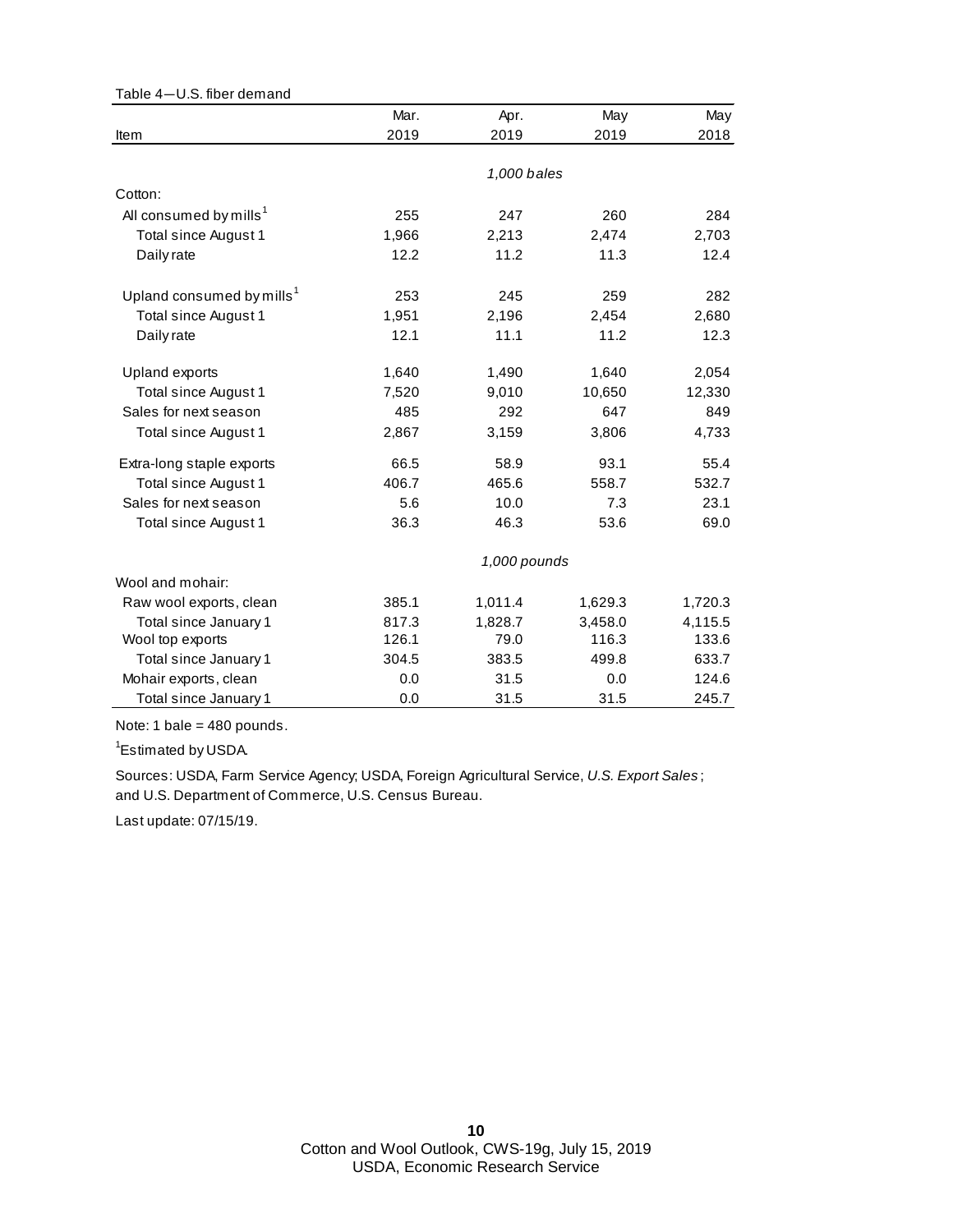| rable 5-0.0. and wond liber prices |           |                   |           |           |
|------------------------------------|-----------|-------------------|-----------|-----------|
|                                    | Apr.      | May               | June      | June      |
| Item                               | 2019      | 2019              | 2019      | 2018      |
|                                    |           |                   |           |           |
|                                    |           | Cents per pound   |           |           |
| Domestic cotton prices:            |           |                   |           |           |
| Adjusted world price               | 68.75     | 62.62             | 59.49     | 79.54     |
| Upland spot 41-34                  | 72.27     | 64.05             | 61.19     | 85.54     |
| Pima spot 02-46                    | 120.00    | 120.00            | 120.00    | 139.25    |
| Average price received by          |           |                   |           |           |
| upland producers                   | 70.30     | 71.70             | <b>NA</b> | 75.70     |
| Far Eastern cotton quotes:         |           |                   |           |           |
| A Index                            | 87.14     | 80.56             | 78.05     | 97.01     |
| Memphis/Eastern                    | 88.69     | 81.70             | 78.75     | 100.38    |
| Memphis/Orleans/Texas              | 87.44     | 80.45             | 77.50     | 98.38     |
| California/Arizona                 | 88.94     | 81.95             | 79.06     | 100.38    |
|                                    |           | Dollars per pound |           |           |
| Wool prices (clean):               |           |                   |           |           |
| <b>U.S. 58s</b>                    | <b>NQ</b> | 3.90              | <b>NQ</b> | 4.80      |
| Australian 58s <sup>1</sup>        | 5.51      | <b>NQ</b>         | <b>NQ</b> | <b>NQ</b> |
| <b>U.S. 60s</b>                    | 5.32      | 4.76              | <b>NQ</b> | 5.41      |
| Australian 60s <sup>1</sup>        | <b>NQ</b> | <b>NQ</b>         | NQ.       | <b>NQ</b> |
| <b>U.S. 64s</b>                    | NQ.       | 5.75              | NQ.       | 6.30      |
| Australian 64s <sup>1</sup>        | 7.45      | 7.11              | 6.82      | 7.95      |

Table 5—U.S. and world fiber prices

NA = Not available. NQ = No quote.

<sup>1</sup>In bond, Charleston, SC.

Sources: USDA, *Cotton Price Statistics;* Cotlook Ltd., *Cotton Outlook;* and trade reports.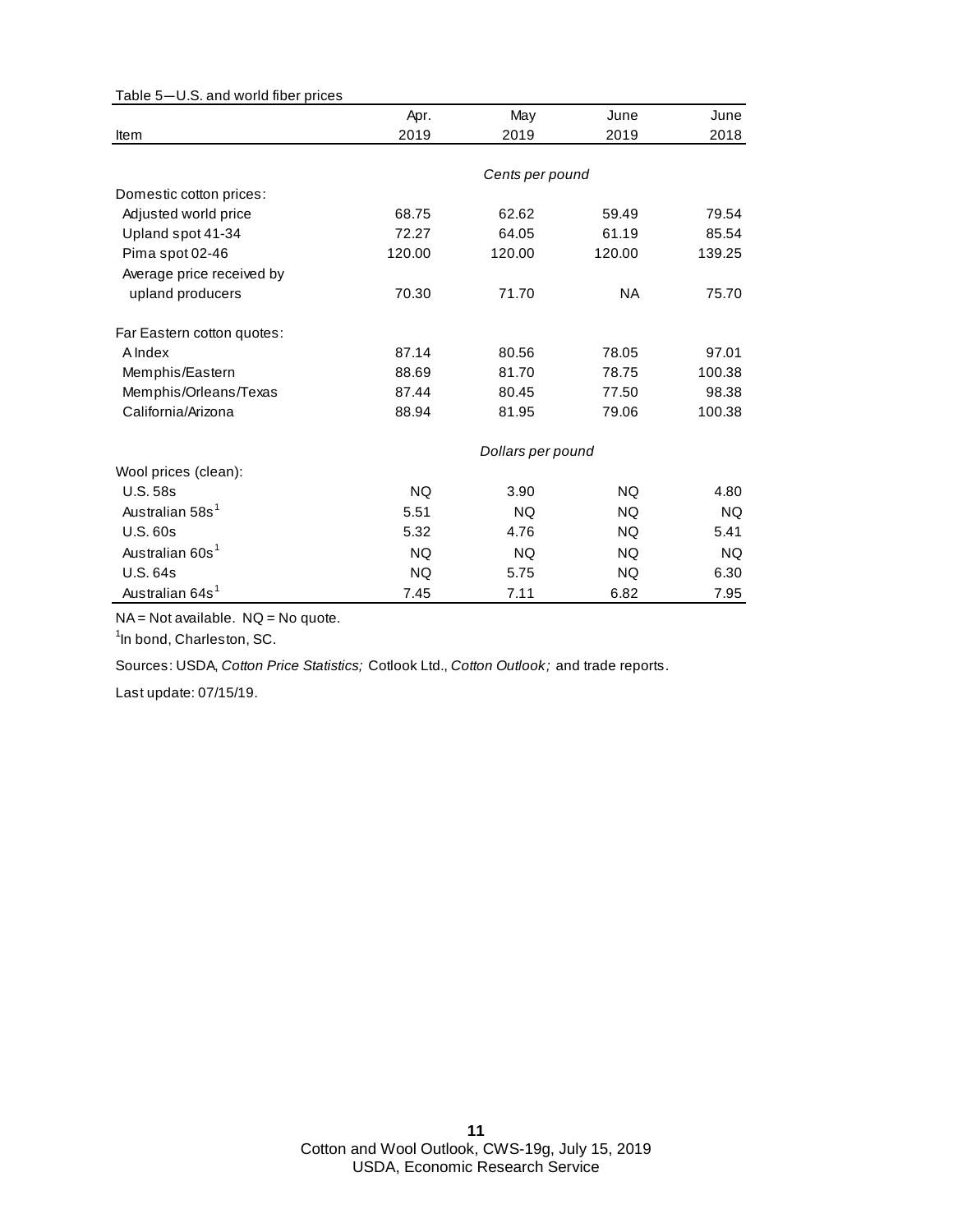|                             | Mar.         | Apr.      | May       | May       |  |
|-----------------------------|--------------|-----------|-----------|-----------|--|
| Item                        | 2019         | 2019      | 2019      | 2018      |  |
|                             | 1,000 pounds |           |           |           |  |
| Yarn, thread, and fabric:   | 272,973      | 280,803   | 320,633   | 305,352   |  |
| Cotton                      | 56,911       | 61,835    | 64,916    | 64,871    |  |
| Linen                       | 24,990       | 23,339    | 24,072    | 20,380    |  |
| Wool                        | 4,101        | 4,308     | 4,506     | 4,488     |  |
| Silk                        | 482          | 482       | 628       | 707       |  |
| Synthetic                   | 186,488      | 190,839   | 226,512   | 214,907   |  |
| Apparel:                    | 842,544      | 866,618   | 977,422   | 924,561   |  |
| Cotton                      | 451,804      | 451,366   | 509,063   | 489,128   |  |
| Linen                       | 9,856        | 10,258    | 8,805     | 8,038     |  |
| Wool                        | 16,412       | 17,588    | 19,638    | 19,429    |  |
| Silk                        | 9,538        | 11,462    | 10,868    | 9,323     |  |
| Synthetic                   | 354,934      | 375,944   | 429,048   | 398,643   |  |
| Home furnishings:           | 223,488      | 261,036   | 329,911   | 291,824   |  |
| Cotton                      | 135,911      | 146,997   | 173,201   | 160,422   |  |
| Linen                       | 1,206        | 1,737     | 2,097     | 1,741     |  |
| Wool                        | 471          | 562       | 814       | 319       |  |
| Silk                        | 157          | 252       | 343       | 239       |  |
| Synthetic                   | 85,742       | 111,489   | 153,455   | 129,103   |  |
| Floor coverings:            | 103,328      | 94,234    | 111,851   | 108,467   |  |
| Cotton                      | 13,555       | 11,173    | 13,347    | 12,987    |  |
| Linen                       | 38,203       | 33,866    | 41,306    | 34,316    |  |
| Wool                        | 9,847        | 9,549     | 10,029    | 10,612    |  |
| Silk                        | 2,710        | 1,904     | 2,962     | 3,190     |  |
| Synthetic                   | 39,014       | 37,741    | 44,208    | 47,361    |  |
| Total imports: <sup>1</sup> | 1,453,008    | 1,514,390 | 1,755,009 | 1,644,383 |  |
| Cotton                      | 661,046      | 674,089   | 764,102   | 731,429   |  |
| Linen                       | 75,283       | 70,230    | 77,504    | 65,525    |  |
| Wool                        | 30,996       | 32,183    | 35,171    | 35,012    |  |
| Silk                        | 12,888       | 14,101    | 14,804    | 13,459    |  |
| Synthetic                   | 672,795      | 723,787   | 863,428   | 798,957   |  |

Table 6—U.S. textile imports, by fiber

Note: Raw-fiber-equivalent pounds.

<sup>1</sup>Includes headgear.

Sources: USDA, Economic Research Service and U.S. Department of Commerce,

U.S. Census Bureau.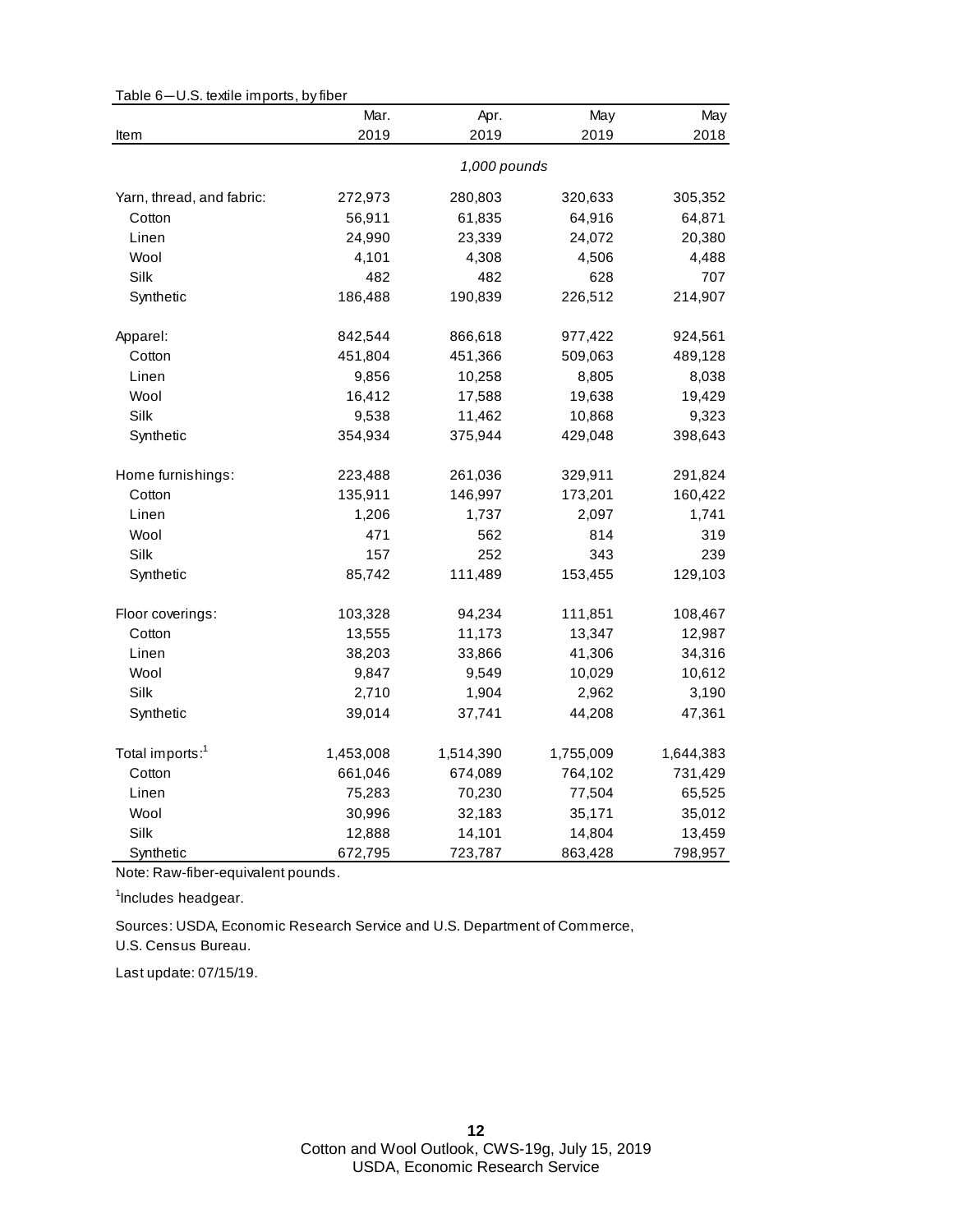|                             | Mar.    | Apr.         | May     | May     |
|-----------------------------|---------|--------------|---------|---------|
| Item                        | 2019    | 2019         | 2019    | 2018    |
|                             |         | 1,000 pounds |         |         |
| Yarn, thread, and fabric:   | 235,759 | 220,477      | 243,178 | 252,170 |
| Cotton                      | 124,216 | 112,520      | 126,502 | 129,574 |
| Linen                       | 5,839   | 5,744        | 6,528   | 6,949   |
| Wool                        | 2,585   | 2,501        | 2,432   | 2,701   |
| Silk                        | 1,083   | 1,089        | 1,067   | 1,368   |
| Synthetic                   | 102,037 | 98,623       | 106,648 | 111,579 |
| Apparel:                    | 32,529  | 30,963       | 31,150  | 26,718  |
| Cotton                      | 11,921  | 12,444       | 12,739  | 10,959  |
| Linen                       | 692     | 600          | 482     | 402     |
| Wool                        | 3,222   | 2,760        | 2,705   | 2,171   |
| Silk                        | 2,619   | 2,397        | 2,189   | 1,315   |
| Synthetic                   | 14,074  | 12,761       | 13,035  | 11,871  |
| Home furnishings:           | 4,975   | 4,730        | 4,560   | 4,295   |
| Cotton                      | 2,209   | 2,301        | 2,195   | 2,079   |
| Linen                       | 198     | 168          | 150     | 129     |
| Wool                        | 49      | 65           | 52      | 64      |
| Silk                        | 87      | 81           | 42      | 67      |
| Synthetic                   | 2,432   | 2,116        | 2,122   | 1,957   |
| Floor coverings:            | 23,337  | 22,970       | 25,035  | 26,141  |
| Cotton                      | 2,016   | 2,101        | 2,313   | 2,142   |
| Linen                       | 1,075   | 1,183        | 1,239   | 1,149   |
| Wool                        | 1,176   | 1,497        | 1,643   | 1,409   |
| Silk                        | 56      | 46           | 38      | 57      |
| Synthetic                   | 19,013  | 18,144       | 19,802  | 21,384  |
| Total exports: <sup>1</sup> | 296,793 | 279,429      | 304,179 | 309,647 |
| Cotton                      | 140,446 | 129,475      | 143,841 | 144,854 |
| Linen                       | 7,810   | 7,705        | 8,408   | 8,641   |
| Wool                        | 7,036   | 6,832        | 6,842   | 6,356   |
| Silk                        | 3,846   | 3,612        | 3,336   | 2,807   |
| Synthetic                   | 137,655 | 131,804      | 141,752 | 146,991 |

Table 7—U.S. textile exports, by fiber

Note: Raw-fiber-equivalent pounds.

<sup>1</sup>Includes headgear.

U.S. Census Bureau. Sources: USDA, Economic Research Service and U.S. Department of Commerce,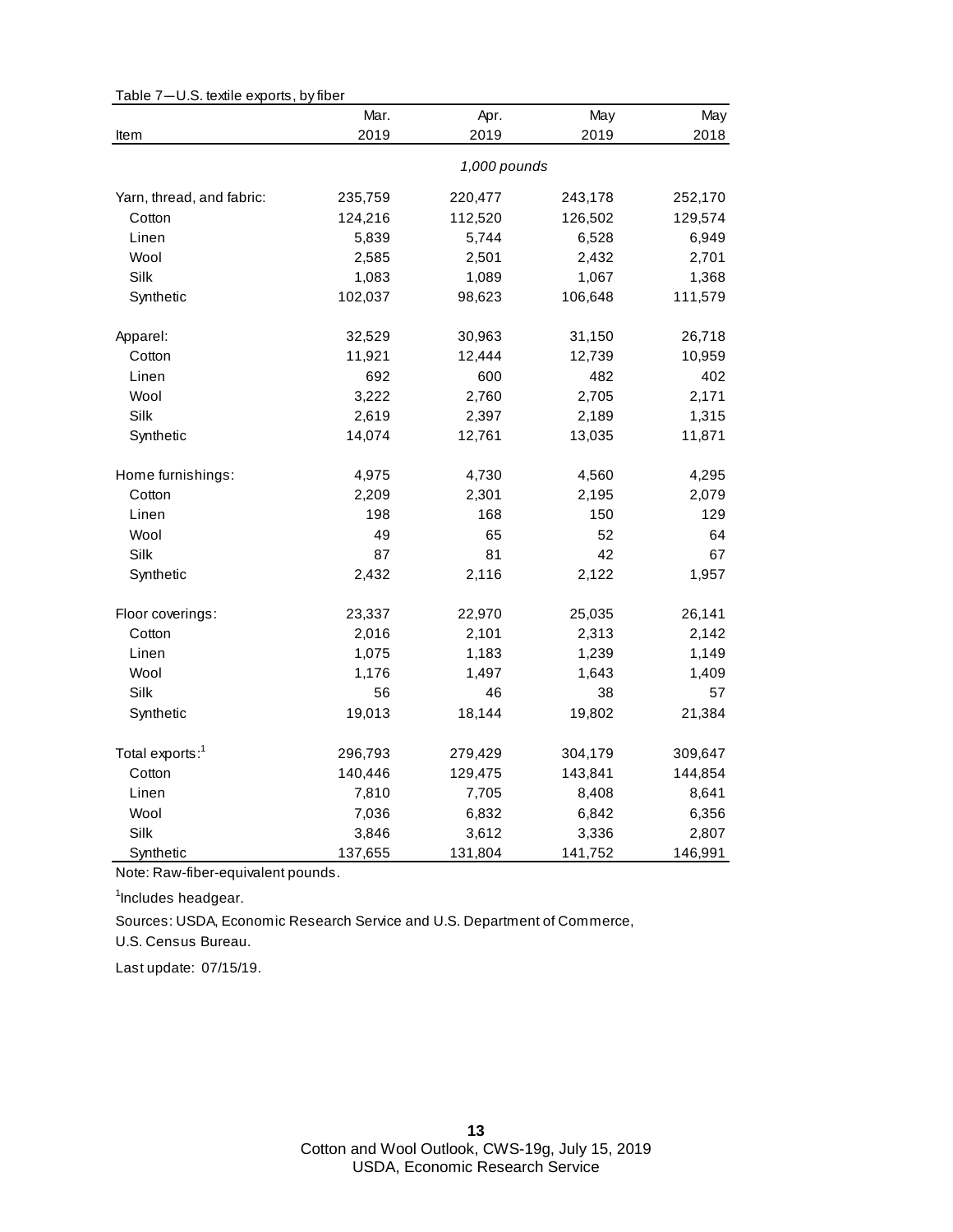| Table 8-U.S. cotton textile imports, by origin |  |  |  |  |  |
|------------------------------------------------|--|--|--|--|--|
|------------------------------------------------|--|--|--|--|--|

|                    | Mar.         | Apr.    | May     | May     |  |
|--------------------|--------------|---------|---------|---------|--|
| Region/country     | 2019         | 2019    | 2019    | 2018    |  |
|                    | 1,000 pounds |         |         |         |  |
| North America      | 132,119      | 126,764 | 130,965 | 134,348 |  |
| Canada             | 3,016        | 2,579   | 2,941   | 3,282   |  |
| Dominican Republic | 9,776        | 6,252   | 8,599   | 9,575   |  |
| El Salvador        | 14,294       | 13,557  | 13,763  | 16,651  |  |
| Guatemala          | 7,873        | 9,243   | 7,789   | 8,016   |  |
| Haiti              | 13,539       | 13,066  | 12,321  | 10,728  |  |
| Honduras           | 26,062       | 26,136  | 27,729  | 27,877  |  |
| Mexico             | 37,830       | 37,596  | 39,524  | 39,141  |  |
| Nicaragua          | 19,630       | 18,254  | 18,202  | 18,977  |  |
| South America      | 4,937        | 4,167   | 4,407   | 4,241   |  |
| Colombia           | 1,964        | 1,787   | 2,079   | 1,956   |  |
| Peru               | 2,684        | 2,133   | 2,083   | 1,978   |  |
| Europe             | 17,367       | 16,389  | 16,985  | 16,683  |  |
| Germany            | 1,224        | 1,438   | 1,522   | 1,348   |  |
| Italy              | 2,054        | 1,798   | 1,694   | 1,754   |  |
| Portugal           | 1,720        | 1,332   | 1,690   | 1,516   |  |
| Turkey             | 9,454        | 9,107   | 9,412   | 9,039   |  |
| Asia               | 489,373      | 510,593 | 593,699 | 560,391 |  |
| <b>Bahrain</b>     | 1,189        | 1,087   | 1,264   | 1,292   |  |
| Bangladesh         | 67,490       | 55,917  | 61,956  | 55,694  |  |
| Cambodia           | 17,198       | 15,535  | 16,491  | 14,014  |  |
| China              | 131,777      | 117,119 | 228,171 | 221,597 |  |
| Hong Kong          | 327          | 413     | 507     | 707     |  |
| India              | 94,774       | 92,444  | 101,054 | 88,622  |  |
| Indonesia          | 21,335       | 19,666  | 19,766  | 18,562  |  |
| Israel             | 449          | 450     | 544     | 671     |  |
| Japan              | 1,170        | 1,131   | 954     | 1,367   |  |
| Jordan             | 7,044        | 5,309   | 5,164   | 4,700   |  |
| Malaysia           | 2,080        | 1,971   | 2,845   | 2,556   |  |
| Pakistan           | 65,574       | 60,840  | 67,805  | 65,990  |  |
| Philippines        | 3,371        | 2,758   | 2,085   | 3,414   |  |
| South Korea        | 5,794        | 5,452   | 6,809   | 6,195   |  |
| Sri Lanka          | 7,945        | 6,700   | 7,542   | 6,633   |  |
| Taiwan             | 1,185        | 1,351   | 1,747   | 1,382   |  |
| Thailand           | 4,665        | 4,202   | 4,183   | 4,722   |  |
| Vietnam            | 54,737       | 57,166  | 63,706  | 60,987  |  |
| Oceania            | 62           | 60      | 77      | 75      |  |
| Africa             | 17,188       | 16,116  | 17,968  | 15,691  |  |
| Egypt              | 7,639        | 6,741   | 7,580   | 7,981   |  |
| Kenya              | 3,280        | 3,118   | 3,421   | 2,559   |  |
| Lesotho            | 1,245        | 1,776   | 1,666   | 1,875   |  |
| Madagascar         | 1,781        | 1,315   | 1,771   | 1,068   |  |
| <b>Mauritius</b>   | 808          | 714     | 650     | 609     |  |
| World <sup>1</sup> | 661,046      | 674,089 | 764,102 | 731,429 |  |

Note: Raw-fiber-equivalent pounds.

<sup>1</sup>Regional totals may not sum to world totals due to rounding.

Sources: USDA, Economic Research Service and U.S. Department of Commerce,

U.S. Census Bureau.

Last update: 07/15/19.

**14**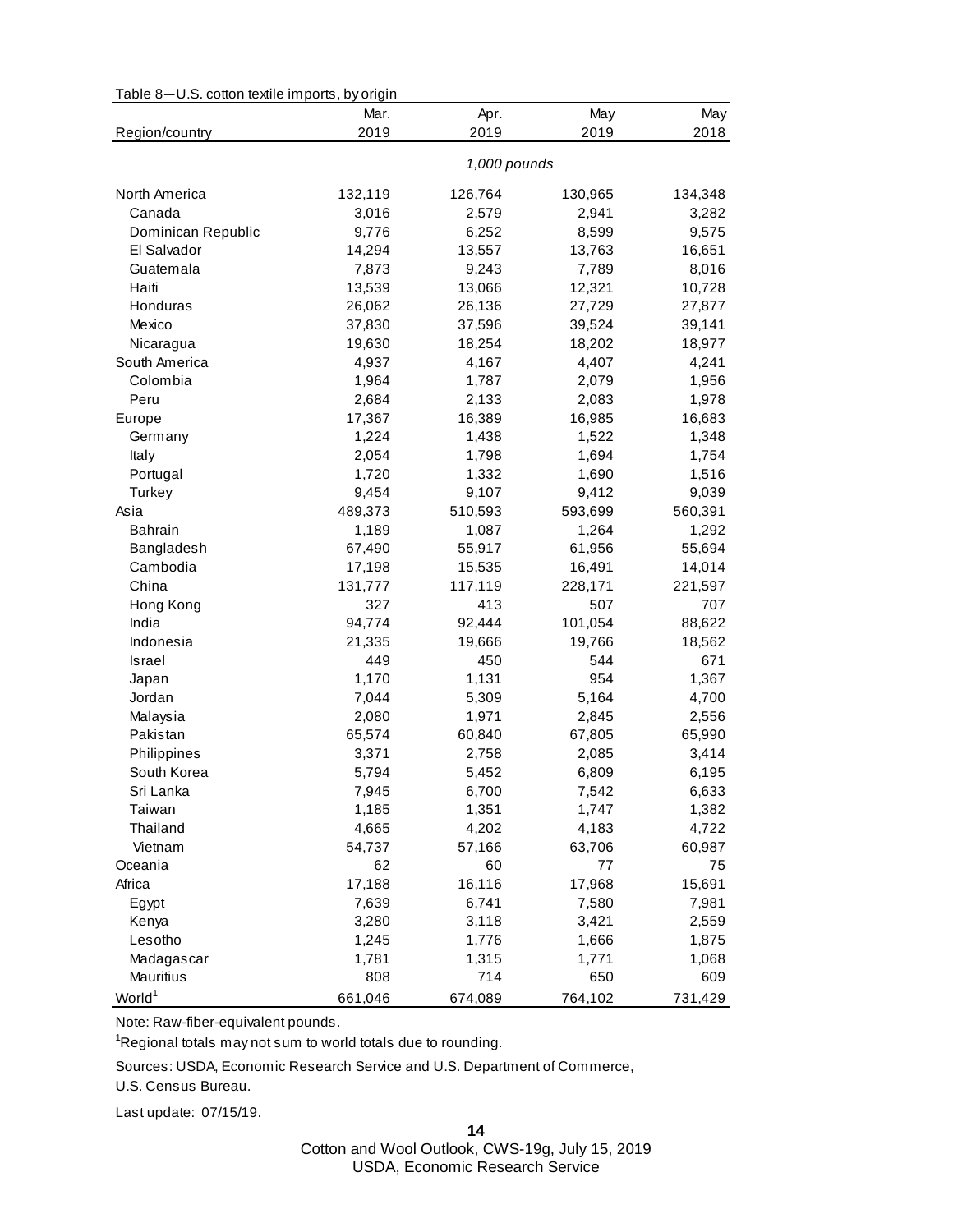| Table 9-U.S. cotton textile exports, by destination |  |
|-----------------------------------------------------|--|
|-----------------------------------------------------|--|

| 2019<br>2019<br>2019<br>2018<br>Region/country<br>1,000 pounds<br>North America<br>123,025<br>111,468<br>125,253<br>124,526<br>167<br>186<br>263<br><b>Bahamas</b><br>77<br>7,566<br>Canada<br>7,887<br>8,817<br>9,129<br>Costa Rica<br>266<br>163<br>274<br>449<br>Dominican Republic<br>21,149<br>17,823<br>17,572<br>21,019<br>El Salvador<br>7,261<br>7,459<br>8,357<br>8,804<br>Guatemala<br>1,537<br>2,310<br>1,711<br>1,768<br>Haiti<br>754<br>719<br>726<br>1,030<br>Honduras<br>56,679<br>51,334<br>60,729<br>56,739<br>Mexico<br>19,712<br>18,956<br>21,732<br>23,676<br>4,770<br>3,978<br>4,208<br>3,180<br>Nicaragua<br>Panama<br>289<br>327<br>286<br>266<br>South America<br>3,629<br>3,435<br>3,403<br>5,450<br>Brazil<br>309<br>274<br>262<br>635<br>Chile<br>122<br>284<br>309<br>153<br>Colombia<br>1,738<br>1,687<br>1,852<br>2,602<br>Peru<br>825<br>907<br>866<br>1,701<br>3,053<br>Europe<br>3,940<br>3,385<br>3,107<br>Belgium<br>408<br>506<br>333<br>1,311<br>146<br>98<br>France<br>93<br>86<br>505<br>368<br>380<br>448<br>Germany<br>208<br>328<br>345<br>280<br>Italy<br>Netherlands<br>286<br>201<br>448<br>351<br>78<br>102<br>Spain<br>135<br>93<br>757<br>901<br>964<br>728<br>United Kingdom<br>6,500<br>7,144<br>Asia<br>7,567<br>7,368<br>10<br>402<br>Bangladesh<br>2<br>79 |
|------------------------------------------------------------------------------------------------------------------------------------------------------------------------------------------------------------------------------------------------------------------------------------------------------------------------------------------------------------------------------------------------------------------------------------------------------------------------------------------------------------------------------------------------------------------------------------------------------------------------------------------------------------------------------------------------------------------------------------------------------------------------------------------------------------------------------------------------------------------------------------------------------------------------------------------------------------------------------------------------------------------------------------------------------------------------------------------------------------------------------------------------------------------------------------------------------------------------------------------------------------------------------------------------------------------|
|                                                                                                                                                                                                                                                                                                                                                                                                                                                                                                                                                                                                                                                                                                                                                                                                                                                                                                                                                                                                                                                                                                                                                                                                                                                                                                                  |
|                                                                                                                                                                                                                                                                                                                                                                                                                                                                                                                                                                                                                                                                                                                                                                                                                                                                                                                                                                                                                                                                                                                                                                                                                                                                                                                  |
|                                                                                                                                                                                                                                                                                                                                                                                                                                                                                                                                                                                                                                                                                                                                                                                                                                                                                                                                                                                                                                                                                                                                                                                                                                                                                                                  |
|                                                                                                                                                                                                                                                                                                                                                                                                                                                                                                                                                                                                                                                                                                                                                                                                                                                                                                                                                                                                                                                                                                                                                                                                                                                                                                                  |
|                                                                                                                                                                                                                                                                                                                                                                                                                                                                                                                                                                                                                                                                                                                                                                                                                                                                                                                                                                                                                                                                                                                                                                                                                                                                                                                  |
|                                                                                                                                                                                                                                                                                                                                                                                                                                                                                                                                                                                                                                                                                                                                                                                                                                                                                                                                                                                                                                                                                                                                                                                                                                                                                                                  |
|                                                                                                                                                                                                                                                                                                                                                                                                                                                                                                                                                                                                                                                                                                                                                                                                                                                                                                                                                                                                                                                                                                                                                                                                                                                                                                                  |
|                                                                                                                                                                                                                                                                                                                                                                                                                                                                                                                                                                                                                                                                                                                                                                                                                                                                                                                                                                                                                                                                                                                                                                                                                                                                                                                  |
|                                                                                                                                                                                                                                                                                                                                                                                                                                                                                                                                                                                                                                                                                                                                                                                                                                                                                                                                                                                                                                                                                                                                                                                                                                                                                                                  |
|                                                                                                                                                                                                                                                                                                                                                                                                                                                                                                                                                                                                                                                                                                                                                                                                                                                                                                                                                                                                                                                                                                                                                                                                                                                                                                                  |
|                                                                                                                                                                                                                                                                                                                                                                                                                                                                                                                                                                                                                                                                                                                                                                                                                                                                                                                                                                                                                                                                                                                                                                                                                                                                                                                  |
|                                                                                                                                                                                                                                                                                                                                                                                                                                                                                                                                                                                                                                                                                                                                                                                                                                                                                                                                                                                                                                                                                                                                                                                                                                                                                                                  |
|                                                                                                                                                                                                                                                                                                                                                                                                                                                                                                                                                                                                                                                                                                                                                                                                                                                                                                                                                                                                                                                                                                                                                                                                                                                                                                                  |
|                                                                                                                                                                                                                                                                                                                                                                                                                                                                                                                                                                                                                                                                                                                                                                                                                                                                                                                                                                                                                                                                                                                                                                                                                                                                                                                  |
|                                                                                                                                                                                                                                                                                                                                                                                                                                                                                                                                                                                                                                                                                                                                                                                                                                                                                                                                                                                                                                                                                                                                                                                                                                                                                                                  |
|                                                                                                                                                                                                                                                                                                                                                                                                                                                                                                                                                                                                                                                                                                                                                                                                                                                                                                                                                                                                                                                                                                                                                                                                                                                                                                                  |
|                                                                                                                                                                                                                                                                                                                                                                                                                                                                                                                                                                                                                                                                                                                                                                                                                                                                                                                                                                                                                                                                                                                                                                                                                                                                                                                  |
|                                                                                                                                                                                                                                                                                                                                                                                                                                                                                                                                                                                                                                                                                                                                                                                                                                                                                                                                                                                                                                                                                                                                                                                                                                                                                                                  |
|                                                                                                                                                                                                                                                                                                                                                                                                                                                                                                                                                                                                                                                                                                                                                                                                                                                                                                                                                                                                                                                                                                                                                                                                                                                                                                                  |
|                                                                                                                                                                                                                                                                                                                                                                                                                                                                                                                                                                                                                                                                                                                                                                                                                                                                                                                                                                                                                                                                                                                                                                                                                                                                                                                  |
|                                                                                                                                                                                                                                                                                                                                                                                                                                                                                                                                                                                                                                                                                                                                                                                                                                                                                                                                                                                                                                                                                                                                                                                                                                                                                                                  |
|                                                                                                                                                                                                                                                                                                                                                                                                                                                                                                                                                                                                                                                                                                                                                                                                                                                                                                                                                                                                                                                                                                                                                                                                                                                                                                                  |
|                                                                                                                                                                                                                                                                                                                                                                                                                                                                                                                                                                                                                                                                                                                                                                                                                                                                                                                                                                                                                                                                                                                                                                                                                                                                                                                  |
|                                                                                                                                                                                                                                                                                                                                                                                                                                                                                                                                                                                                                                                                                                                                                                                                                                                                                                                                                                                                                                                                                                                                                                                                                                                                                                                  |
|                                                                                                                                                                                                                                                                                                                                                                                                                                                                                                                                                                                                                                                                                                                                                                                                                                                                                                                                                                                                                                                                                                                                                                                                                                                                                                                  |
|                                                                                                                                                                                                                                                                                                                                                                                                                                                                                                                                                                                                                                                                                                                                                                                                                                                                                                                                                                                                                                                                                                                                                                                                                                                                                                                  |
|                                                                                                                                                                                                                                                                                                                                                                                                                                                                                                                                                                                                                                                                                                                                                                                                                                                                                                                                                                                                                                                                                                                                                                                                                                                                                                                  |
|                                                                                                                                                                                                                                                                                                                                                                                                                                                                                                                                                                                                                                                                                                                                                                                                                                                                                                                                                                                                                                                                                                                                                                                                                                                                                                                  |
|                                                                                                                                                                                                                                                                                                                                                                                                                                                                                                                                                                                                                                                                                                                                                                                                                                                                                                                                                                                                                                                                                                                                                                                                                                                                                                                  |
| China<br>989<br>1,162<br>1,241<br>1,940                                                                                                                                                                                                                                                                                                                                                                                                                                                                                                                                                                                                                                                                                                                                                                                                                                                                                                                                                                                                                                                                                                                                                                                                                                                                          |
| 650<br>Hong Kong<br>416<br>525<br>317                                                                                                                                                                                                                                                                                                                                                                                                                                                                                                                                                                                                                                                                                                                                                                                                                                                                                                                                                                                                                                                                                                                                                                                                                                                                            |
| 310<br>India<br>178<br>193<br>308                                                                                                                                                                                                                                                                                                                                                                                                                                                                                                                                                                                                                                                                                                                                                                                                                                                                                                                                                                                                                                                                                                                                                                                                                                                                                |
| 152<br>97<br>150<br><b>Israel</b><br>94                                                                                                                                                                                                                                                                                                                                                                                                                                                                                                                                                                                                                                                                                                                                                                                                                                                                                                                                                                                                                                                                                                                                                                                                                                                                          |
| 1,151<br>1,087<br>1,144<br>788<br>Japan                                                                                                                                                                                                                                                                                                                                                                                                                                                                                                                                                                                                                                                                                                                                                                                                                                                                                                                                                                                                                                                                                                                                                                                                                                                                          |
| 157<br>256<br>198<br>179<br>Singapore                                                                                                                                                                                                                                                                                                                                                                                                                                                                                                                                                                                                                                                                                                                                                                                                                                                                                                                                                                                                                                                                                                                                                                                                                                                                            |
| 1,075<br>South Korea<br>870<br>696<br>643                                                                                                                                                                                                                                                                                                                                                                                                                                                                                                                                                                                                                                                                                                                                                                                                                                                                                                                                                                                                                                                                                                                                                                                                                                                                        |
| 147<br>190<br>Taiwan<br>137<br>181                                                                                                                                                                                                                                                                                                                                                                                                                                                                                                                                                                                                                                                                                                                                                                                                                                                                                                                                                                                                                                                                                                                                                                                                                                                                               |
| 459<br><b>United Arab Emirates</b><br>439<br>481<br>558                                                                                                                                                                                                                                                                                                                                                                                                                                                                                                                                                                                                                                                                                                                                                                                                                                                                                                                                                                                                                                                                                                                                                                                                                                                          |
| 1,860<br>1,352<br>1,698<br>395<br>Vietnam                                                                                                                                                                                                                                                                                                                                                                                                                                                                                                                                                                                                                                                                                                                                                                                                                                                                                                                                                                                                                                                                                                                                                                                                                                                                        |
| Oceania<br>587<br>663<br>615<br>585                                                                                                                                                                                                                                                                                                                                                                                                                                                                                                                                                                                                                                                                                                                                                                                                                                                                                                                                                                                                                                                                                                                                                                                                                                                                              |
| Australia<br>458<br>580<br>506<br>432                                                                                                                                                                                                                                                                                                                                                                                                                                                                                                                                                                                                                                                                                                                                                                                                                                                                                                                                                                                                                                                                                                                                                                                                                                                                            |
| Africa<br>4,041<br>2,777<br>3,276<br>3,819                                                                                                                                                                                                                                                                                                                                                                                                                                                                                                                                                                                                                                                                                                                                                                                                                                                                                                                                                                                                                                                                                                                                                                                                                                                                       |
| Morocco<br>2,514<br>3,077<br>3,808<br>3,606                                                                                                                                                                                                                                                                                                                                                                                                                                                                                                                                                                                                                                                                                                                                                                                                                                                                                                                                                                                                                                                                                                                                                                                                                                                                      |
| World <sup>1</sup><br>140,446<br>129,475<br>143,841<br>144,854                                                                                                                                                                                                                                                                                                                                                                                                                                                                                                                                                                                                                                                                                                                                                                                                                                                                                                                                                                                                                                                                                                                                                                                                                                                   |

Note: Raw-fiber-equivalent pounds.

<sup>1</sup>Regional totals may not sum to world totals due to rounding.

Sources: USDA, Economic Research Service and U.S. Department of Commerce,

U.S. Census Bureau.

Last update: 07/15/19.